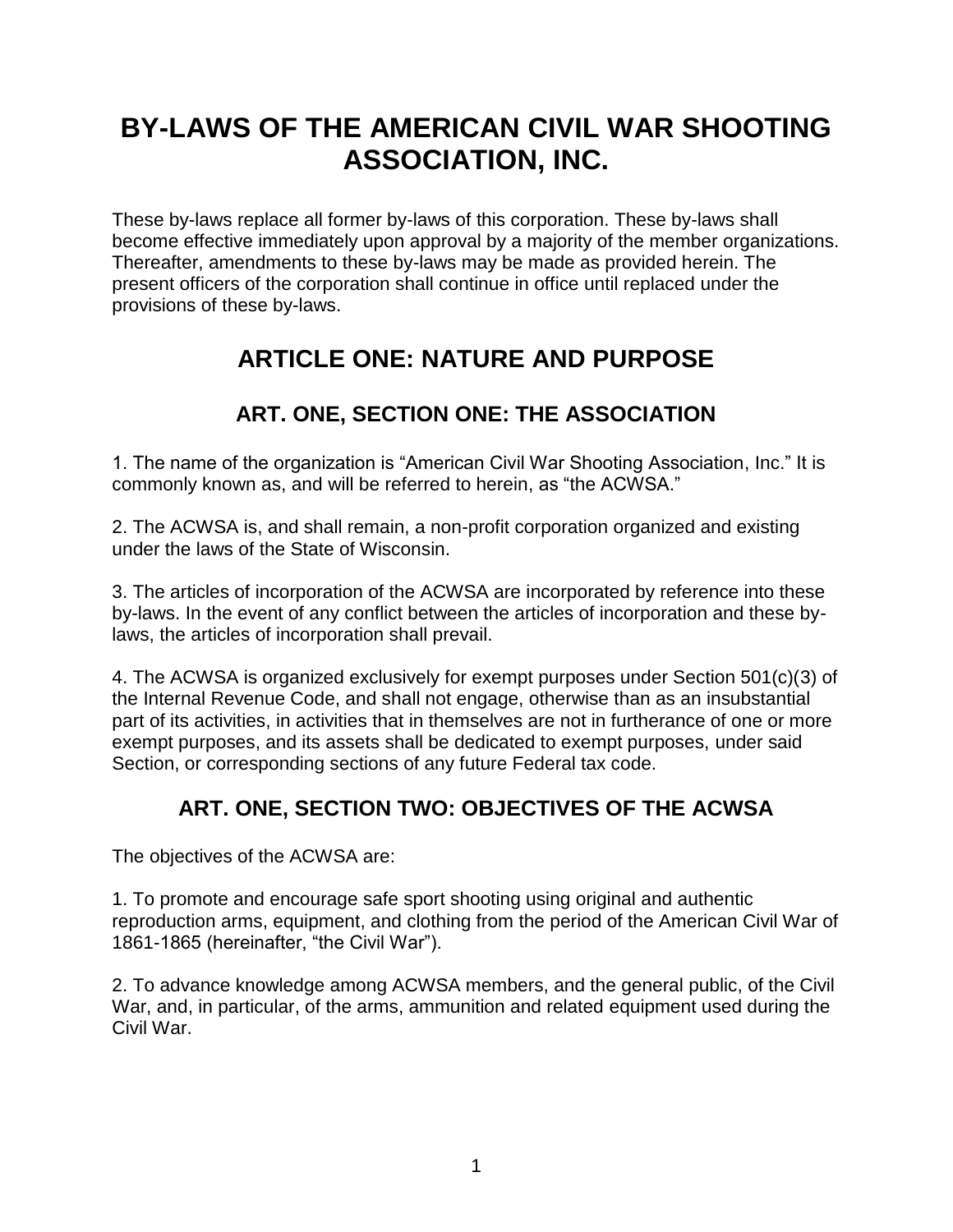3. To conduct and regulate shooting competitions, called "skirmishes," at which the use of Civil War arms (including shoulder arms, handguns, mortars, and/or artillery) may be observed by the public.

4. To promote and encourage good fellowship and exchange of information among all persons interested in Civil War history, arms, equipment, and clothing.

5. To recognize and commemorate courage and sacrifice of all kinds, on both sides, during the Civil War.

6. To engage exclusively in activities in furtherance of exempt purposes under Section 501(c)(3) of the Internal Revenue Code, or corresponding sections of any future Federal tax code, and dedicate its assets to such exempt purposes.

## **ARTICLE TWO: MEMBERSHIP**

## **ART. TWO, SECTION ONE: MEMBER ORGANIZATIONS**

1. The ACWSA is comprised of member organizations made up of individual members.

2. An ACWSA member organization is a group of not less than four persons, organized for skirmish shooting competition under ACWSA rules, which has been accepted for ACWSA membership by the ACWSA Board of Directors.

3. Any group of four or more persons that has participated as an organization in three or more skirmishes conducted under ACWSA supervision and rules during the 2011 skirmish season are deemed accepted by the ACWSA Board of Directors for all purposes under these by-laws and the ACWSA Skirmish Rules.

4. To maintain status for any skirmish season as an active ACWSA member organization after initial acceptance, an organization must pay the annual ACWSA dues for the season at issue, as set by the Board of Directors, and must have participated in at least two ACWSA skirmishes during the skirmish season immediately before the season at issue. The participation requirement may be waived by majority vote of the Board of Directors.

5. Any group of four or more persons that wishes to participate in an ACWSA skirmish, but that has not been accepted for membership by the ACWSA Board of Directors, may participate as a conditional member organization if granted permission to do so by the skirmish director of the skirmish, subject to all ACWSA rules, and subject to, and contingent upon, insurance coverage for the conditional member organization being available and in effect on the same basis as for a member organization under the ACWSA insurance in effect at the time of the skirmish. A conditional member organization has no voting rights or other rights or privileges in ACWSA governance.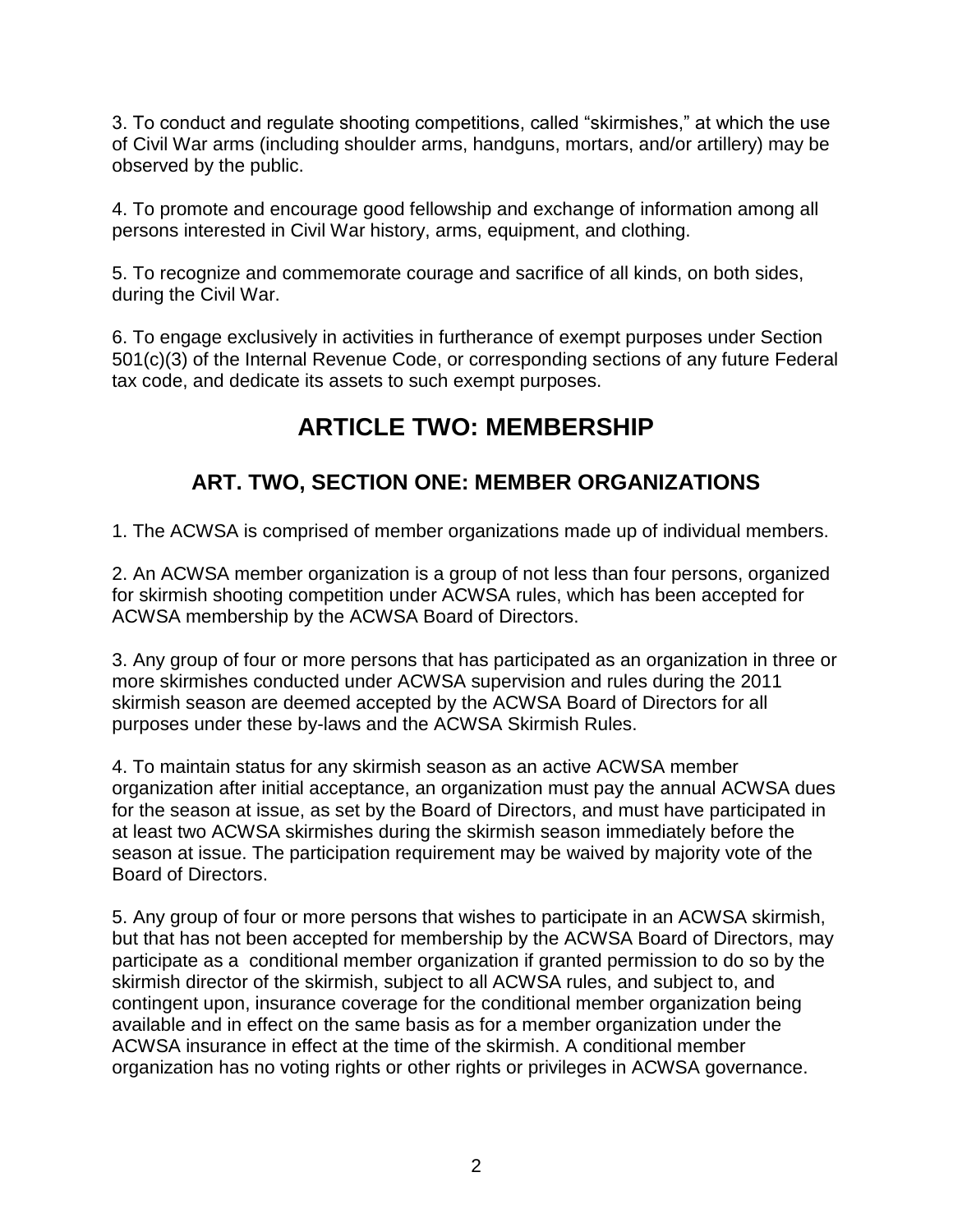6. Any organization invited to participate in a skirmish approved by the ACWSA Board of Directors may participate in the event on the same basis as ACWSA member organizations.

7. ACWSA member organizations may conduct "joint skirmishes" in cooperation with non-ACWSA organizations, such as The North-South Skirmish Association. In joint skirmishes, non-ACWSA organizations and ACWSA organizations each conduct their own separate skirmishes, but at the same time and place. Non-ACWSA organizations participating at ACWSA joint skirmishes must have insurance coverage comparable to the ACWSA's insurance coverage. Competition and awards at joint skirmishes may include both non-ACWSA and ACWSA participants. All ACWSA skirmish rules apply to ACWSA members and member organizations at joint skirmishes, just as at other ACWSA skirmishes. ACWSA skirmish directors at joint skirmishes should cooperate with their non-ACWSA counterparts to the greatest extent possible within ACWSA rules to accommodate non-ACWSA rules.

## **ART. TWO, SECTION TWO: NEW MEMBER ORGANIZATIONS**

1. An organization may apply to the ACWSA Board of Directors for acceptance as a member organization by submitting a written application to the Board of Directors, through the National Commander, at least two weeks before the annual meeting of the Board of Directors. The National Commander shall forward copies of all such applications to all Directors a reasonable time before the annual meeting. All such applications shall be acted upon by the Board of Directors at the first annual meeting after receipt of the application, or, in the discretion of the Board, by telephone, e-mail, or other electronic communication vote as soon as practicable after receipt of the application.

2. An application for membership shall include a brief description of the Civil War unit (regiment, battery, and/or company) which the applicant organization plans to portray, and a detailed description of the uniform the applicant organization would wear in ACWSA competition. A picture of the uniform may be substitute for a written description.

3. An application for membership will not be accepted if the applicant seeks to portray a Civil War regiment, battery, or other unit, already portrayed by an active ACWSA member organization. However, an application may be accepted if the applicant chooses a distinct company designation within a Civil War regiment already portrayed by an active ACWSA member organization, provided that the applicant obtains the written permission of the pre-existing active ACWSA member organization, and provided that the pre-existing active ACWSA member organization agrees to change its designation to a different, distinct company designation within that regiment upon acceptance of the new organization's application.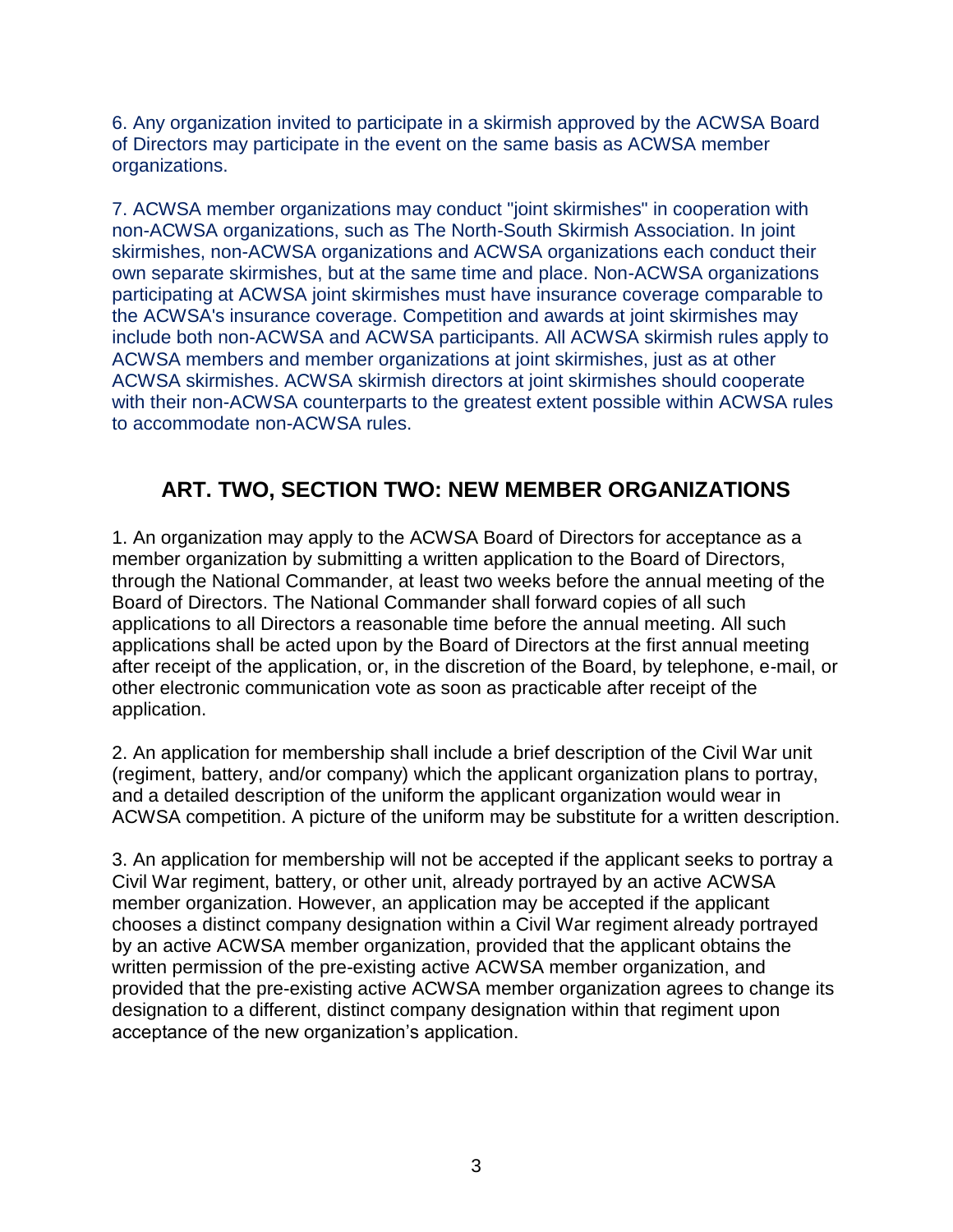#### **ART. TWO, SECTION THREE: TERMINATION AND DISSOLUTION**

1. The Board of Directors, by two-thirds vote of the board members present at an annual or specially-noticed meeting, with at least 10 days prior notice to the affected organization, may suspend or terminate the ACWSA membership of any member organization, in the complete discretion of the board, for any reason deemed sufficient by the board. The affected organization may submit any objections to termination to the board in writing, or, in the board's discretion, in person.

2. Any ACWSA member organization or group of organizations may terminate its membership and withdraw from the ACWSA at any time, by providing written notice to the National Commander. No withdrawing organization, or group of organizations, will have any rights associated with the ACWSA, including, but not limited to, the right to use the full name of the ACWSA, or "ACWSA," or any ACWSA logo, domain name, url, web pages, or member information, or to exercise any rights under the ACWSA articles of incorporation.

3. The ACWSA being a Wisconsin corporation, formed under Wisconsin law, in the event the ACWSA ever splits, the member organizations making up a majority of the organizations based in Wisconsin shall retain all rights to the use of the ACWSA name, to the ACWSA corporation, and to all rights associated with the ACWSA, including, but not limited to, the right to use the full name of the ACWSA, or "ACWSA," or any ACWSA logo, domain name, url, web pages, or member information.

4. No ACWSA organization which withdraws from the ACWSA or has its membership terminated, nor any member thereof, has any right of refund, reimbursement, or compensation of any kind from the ACWSA, or any member organization or individual member thereof, based on the withdrawal or termination.

5. In the event of the termination of the membership of any ACWSA member organization, the term of office of any ACWSA national officer who is a member of the terminated organization will end on the effective date of the termination, and the office will be considered vacant as of that date, for purposes of these by-laws.

6. The Board of Directors, by two-thirds vote of the board members present at an annual or specially-noticed meeting, may terminate or dissolve the corporation. In that event, after all legitimate financial obligations of the corporation have been paid, or adequate arrangements for satisfaction of them have been made, all remaining assets shall be distributed to one or more organizations operated exclusively for charitable and/or educational purposes as exempt organizations under Section 501(C)(3) of the Internal Revenue Code, or any successor code provisions, as the Board of Directors may choose, by majority vote at a board meeting called for that purpose.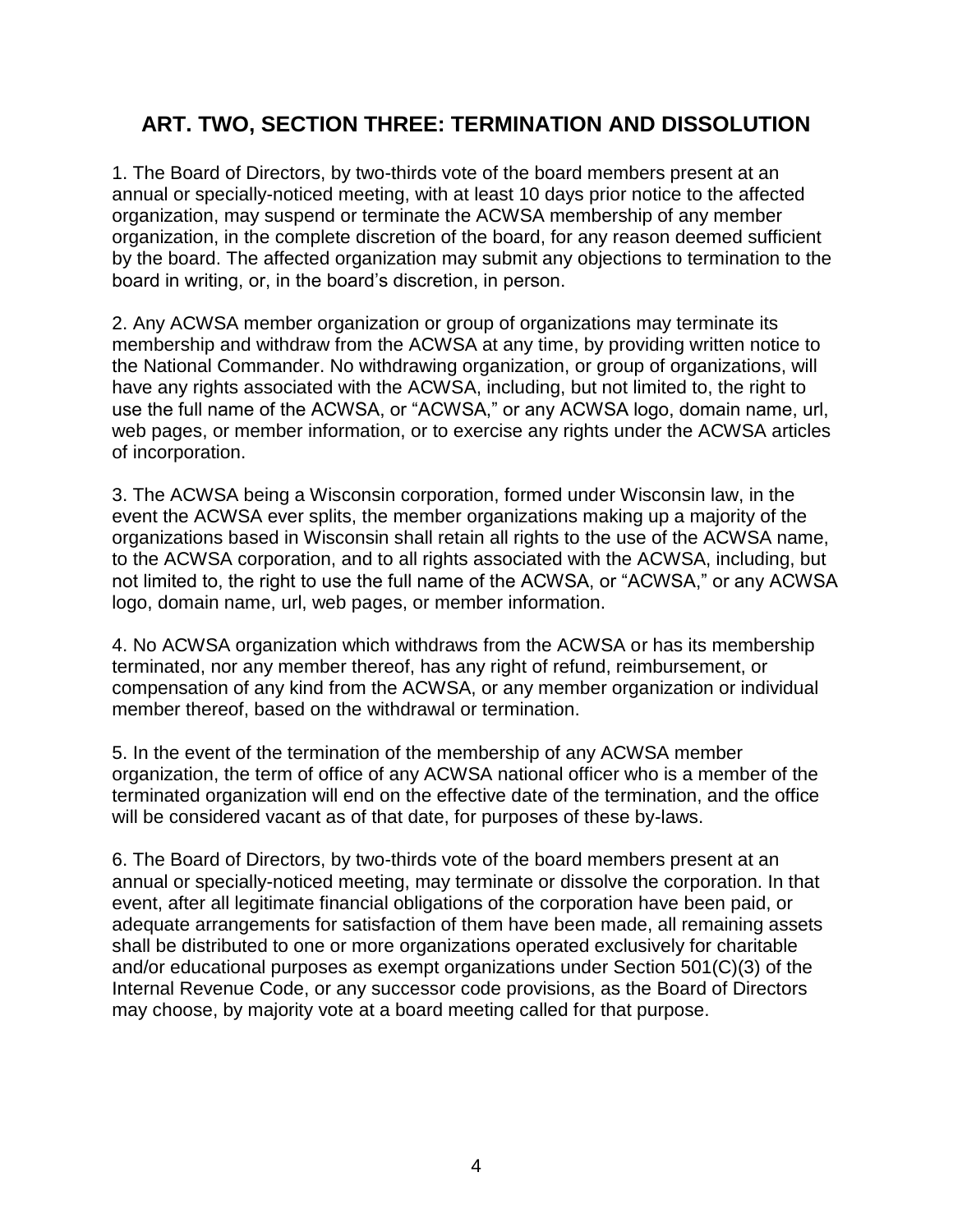#### **ART. TWO, SECTION FOUR: INDIVIDUAL MEMBERS**

1. No person may participate in ACWSA competition except as a member of an ACWSA member organization. Any member organization may designate a non-member as a "guest participant" or "potential member" for any skirmish, and such person shall be considered a member of that organization for that skirmish.

2. Every person designated by a member organization as a member shall be an individual member of the ACWSA.

3. Each member organization may set its own membership requirements, dues, and internal rules, if any, provided that such requirements do not violate any applicable state or federal laws or regulations.

4. No person barred by applicable state or federal law from the possession of a firearm of the type used in skirmish competition may participate in ACWSA competition with that type of firearm.

5. No person barred by applicable state or federal law from the possession of all firearms shall be counted as a member of an organization for purposes of that organization's ACWSA eligibility.

6. The ACWSA shall not apply a minimum age for participation in any ACWSA event, but all limits and requirements of state or federal law applicable to the location of the event shall control. The ACWSA skirmish rules may (but need not) impose additional, reasonable limits on minor participants, such as requiring the minor to show completion of a firearms or hunter safety course, to provide parental releases, to have adult supervision, and/or similar requirements.

7. No person may maintain individual membership in more than one ACWSA member organization at the same time.

8. Each ACWSA member organization shall keep and communicate to the National Commander, or to the Adjutant, such records of its individual members as the Board of Directors may require.

9. The Board of Directors, by two-thirds vote of the board members present at an annual or specially-noticed meeting, with at least 10 days prior notice to the affected person, may suspend or terminate the ACWSA membership of any individual member of an ACWSA member organization, in the complete discretion of the board, for any reason deemed sufficient by the board. The affected person may submit any objections to termination to the board in writing, or, in the board's discretion, in person. This paragraph does not limit member organizations or regions from enacting and enforcing their own membership rules not inconsistent with these by-laws.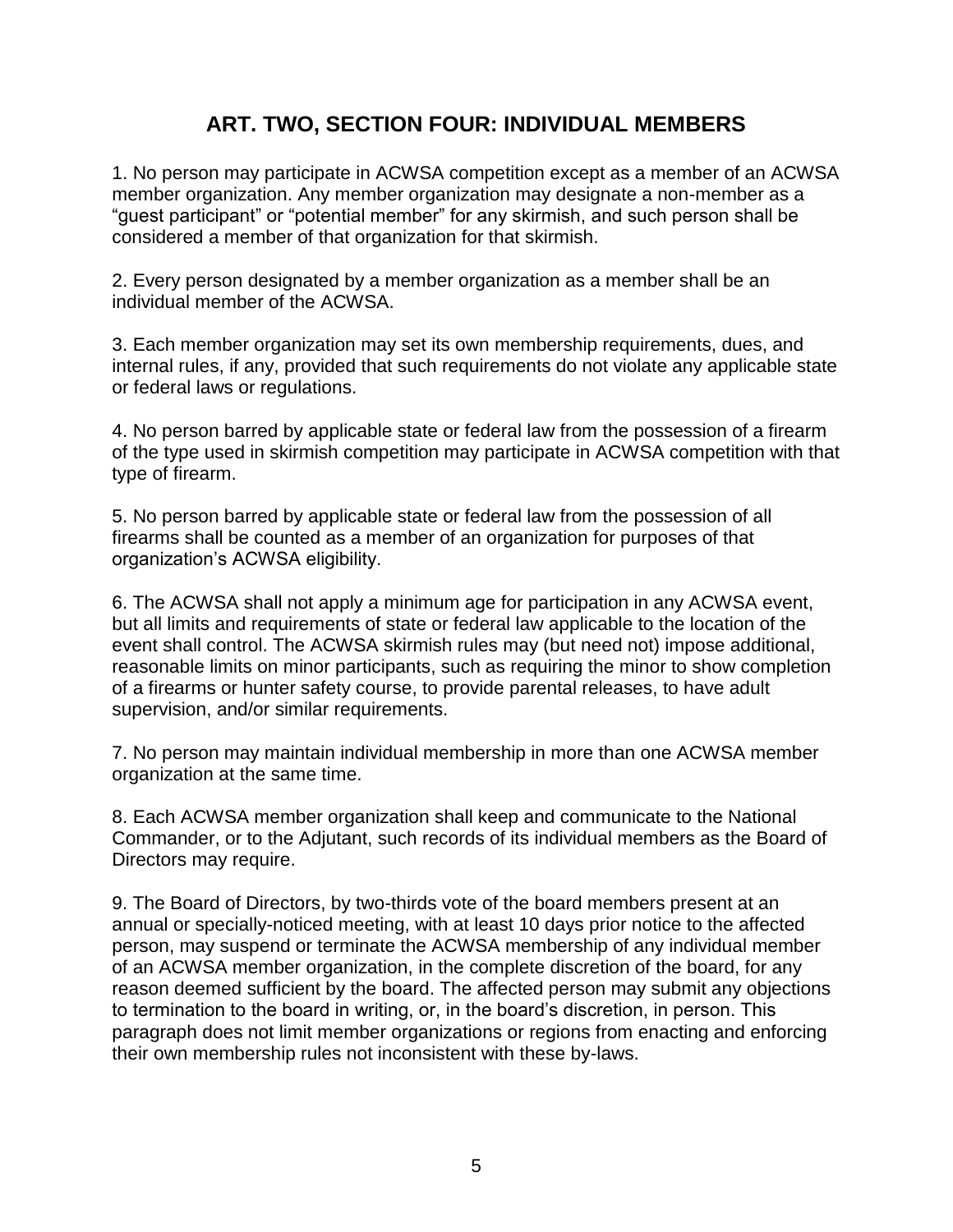10. If the membership of an individual member is suspended or terminated under paragraph 9 of this section, that individual has no right of refund, reimbursement, or compensation of any kind from the ACWSA, or any member organization or individual member thereof, based on the termination.

## **ARTICLE THREE: REGIONS**

### **ART. THREE, SECTION ONE: REGIONAL ORGANIZATIONS**

1. The Board of Directors may establish geographic regions and assign each member organization to one region. The board may create new or different regions as the board determines to be necessary. The board will notify all member organizations of the regions and assignments a reasonable time before the start of any skirmish season for which new regional boundaries or assignments have been made.

2. The regions at the time of the adoption of these by-laws are the Michigan-Indiana Region, with organizations based in Michigan and Indiana, and the Wisconsin-Illinois Region, with organizations based in Wisconsin and Illinois. These regions are hereby recognized and will continue without further action, unless changed by the Board of Directors under these by-laws.

3. Generally, assignment to a region will be determined by the residences of the individual members, or the convenience of the individual members in traveling to skirmishes. Any member organization may request assignment or re-assignment to a region by written request to the Board of Directors at least two weeks before the annual meeting for that skirmish season for which the assignment is requested. Such requests will be honored by the board, unless the board determines that the best interests of the ACWSA require that the request be denied, or that granting the request should be postponed.

#### **ART. THREE, SECTION TWO: REGIONAL GOVERNANCE**

1. Each region will select a Regional Commander and such other officers as the ACWSA member organizations in the region deem necessary. Regional officers will be elected by vote of a majority of the ACWSA member organizations in the region (one vote per organization).

2. The Regional Commander will have the same duties for the region as the National Commander has for the ACWSA as a whole under these by-laws, and will represent the region under the terms of these by-laws. Regional Commanders will serve two-year terms, coinciding with the term of the National Commander.

3. Vacancy in the office of Regional Commander for any region will be filled by the Regional Deputy Commander, if there is one, or by vote of the region's ACWSA member organizations as soon as practicable after the vacancy if there is no Deputy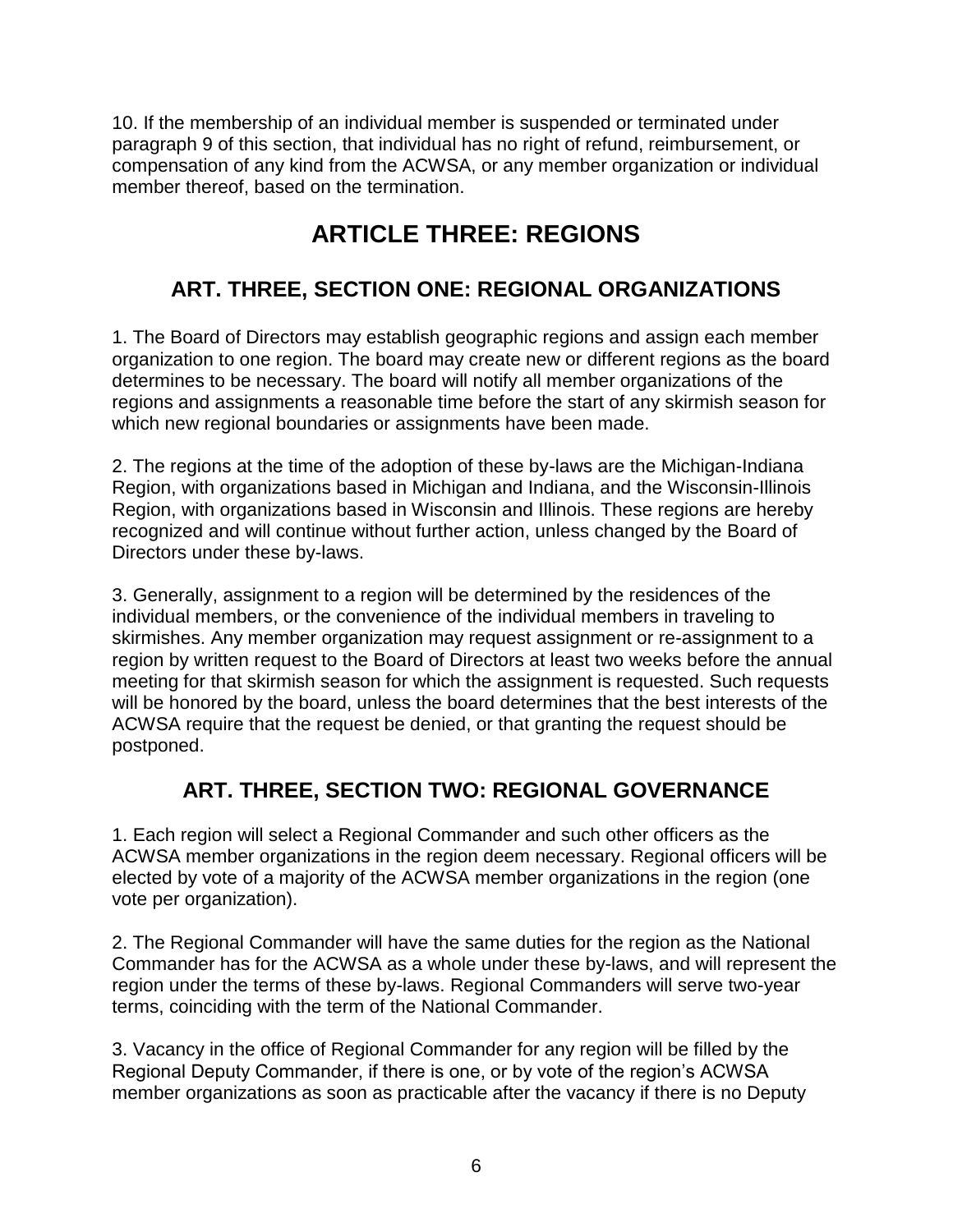Commander. If a Regional Commander's position is vacant and the interests of the ACWSA require that it be filled immediately, the National Commander of the ACWSA may appoint an acting Regional Commander to serve out the term, or until a regional election is conducted.

4. The ACWSA regions may hold regional meetings for any purpose not inconsistent with these by-laws. Each region may establish its own procedure for calling and conducting such meetings, but in the absence of an established procedure, regional meetings will be held as the Regional Commander directs.

5. Each region shall conduct at least one meeting before February 28 of each year, preferably before the annual ACWSA Board of Directors meeting, to adopt a skirmish schedule for the region for that year, to elect a Regional Commander, if necessary, and to conduct such other business as may be necessary and appropriate. The regional skirmish schedule and other results of the regional meeting will be reported to the ACWSA Adjutant by the Regional Commander or other regional officer within 10 days of the regional meeting, preferably before the annual ACWSA Board of Directors meeting.

6. Each region may charge regional dues in addition to ACWSA dues and maintain a regional treasury to pay expenses.

## **ARTICLE FOUR: ACWSA GOVERNANCE**

## **ART. FOUR, SECTION ONE: OFFICERS**

ACWSA officers and their duties are as follows:

1. **NATIONAL COMMANDER.** The National Commander shall have the usual duties of an organization's president, including, but not limited to, presiding over meetings of the membership or of the Board of Directors, appointing assistants or designates to carry out necessary tasks, representing the ACWSA as necessary from time to time, receiving, maintaining, and disseminating information about the ACWSA and its member organizations, and serving as an *ex officio* member of all ACWSA committees.

2. **NATIONAL DEPUTY COMMANDER.** The National Deputy Commander shall have the usual duties of an organization's vice-president, including, but not limited to, performing the duties of the National Commander in the absence, incapacity, resignation, or removal of the National Commander, until the National Commander resumes his or her duties or is replaced under the terms of these bylaws, or at the request of the National Commander.

3. **ADJUTANT.** The Adjutant shall have the usual duties of an organization's secretary, including, but not limited to, conducting ACWSA correspondence, under the direction of the National Commander or the Board of Directors, keeping necessary records of ACWSA business, preparing minutes of meetings of the Board of Directors or ACWSA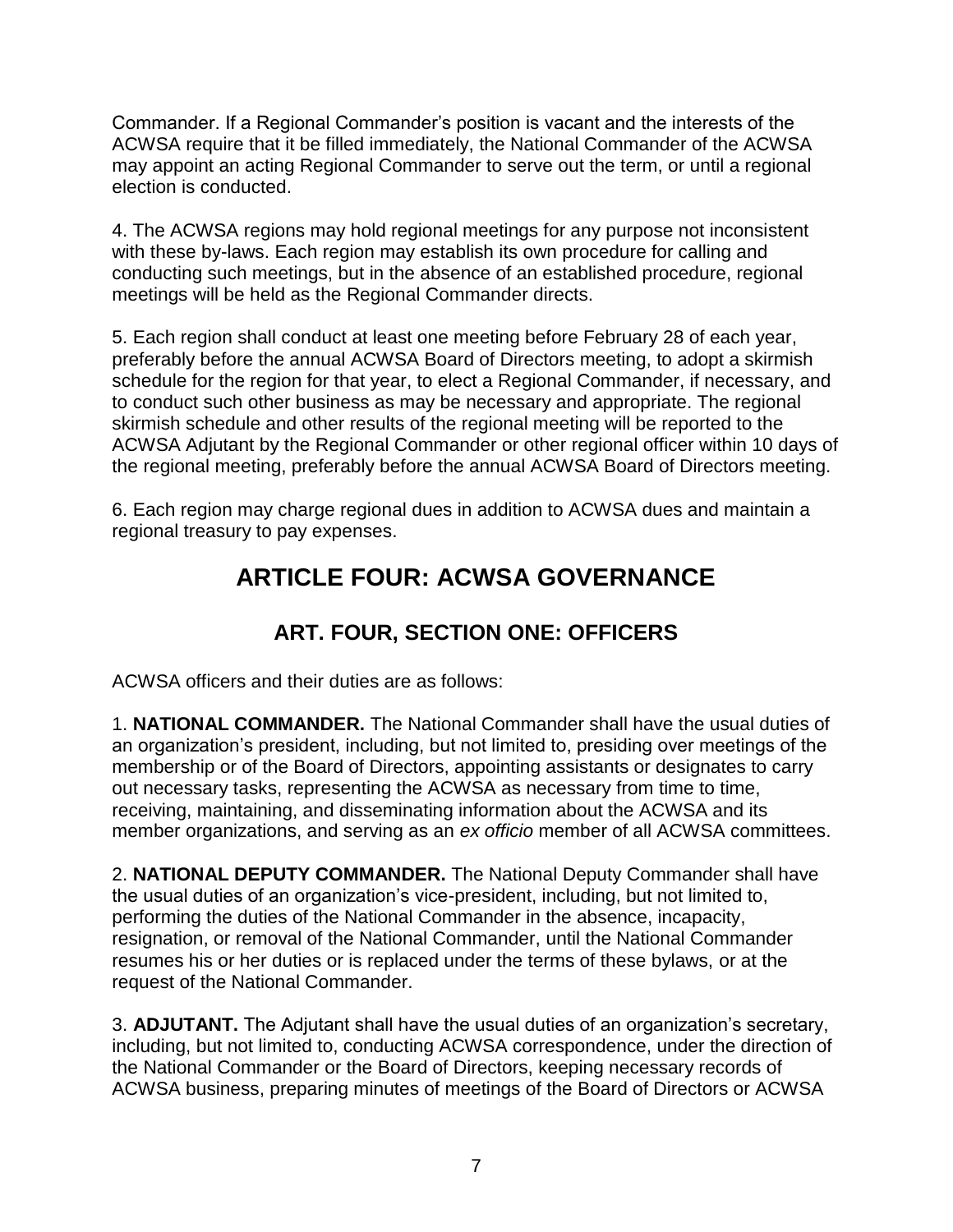members, maintaining records and rosters of ACWSA officers, member organizations and officers thereof, and over-seeing elections and voting under the terms of these bylaws.

4. **PAYMASTER.** The Paymaster shall have the usual duties of an organization's treasurer, including, but not limited to, collecting ACWSA dues and any other amounts owed to the ACWSA, paying ACWSA bills, under the direction of the National Commander and the Board of Directors, maintaining necessary bank accounts for the ACWSA, keeping the financial records of the ACWSA, and reporting on ACWSA finances to the National Commander and the Board of Directors at the annual board meeting, or more frequently if directed to do so by the National Commander or the Board of Directors.

5. **INSPECTOR GENERAL.** The duties of the Inspector General (IG) include, but are not limited to, assuring compliance with ACWSA skirmish rules and ACWSA rules regarding firearms, mortars, artillery, clothing, equipment, and ammunition. The IG may conduct periodic inspections and reviews of skirmish procedures and of skirmisher's arms and equipment, and may recommend changes or additions to ACWSA rules to the Board of Directors. The IG may order changes in, or termination of, particular skirmish practices or use of particular firearms, mortars, artillery, clothing, equipment, or ammunition if the IG determines that they substantially violate applicable ACWSA rules. An ACWSA member organization or individual ACWSA member, may appeal an IG's order to the skirmish director, and may further appeal the skirmish director's decision to the Board of Directors at an annual or specially-noticed meeting. An IG overruled by a skirmish director may appeal the skirmish director's decision to the Board of Directors at an annual or specially-noticed meeting. The IG may appoint assistants who may act with the same authority as the IG, as necessary for the performance of the IG's duties. An assistant's decision may be appealed to the IG at any time.

6. **JUDGE ADVOCATE GENERAL.** The duties of the Judge Advocate General (JAG) include, but are not limited to, drafting the text of, or changes in, ACWSA by-laws, skirmish rules, and other ACWSA documents, at the direction of the National Commander and/or the Board of Directors, interpreting ACWSA rules as necessary, and advising the National Commander and/or the Board of Directors in regard to ACWSA by-laws, rules, and procedure. The JAG will not have voting rights on the Board of Directors except as follows:

(a) The JAG shall be counted towards a quorum, and may then vote, if a quorum of the Board of Directors would not otherwise be present.

(b) The JAG may vote to break a tie.

(c) Neither (a) nor (b) above applies if the JAG holds another office entitled to vote on the Board of Directors.

7. **ORGANIZATION COMMANDERS.** Each member organization shall designate an Organization Commander for each skirmish season. The Organization Commander shall have the usual duties of a team captain in an organization of teams, including, but not limited to, representing the organization for purposes of ACWSA communications,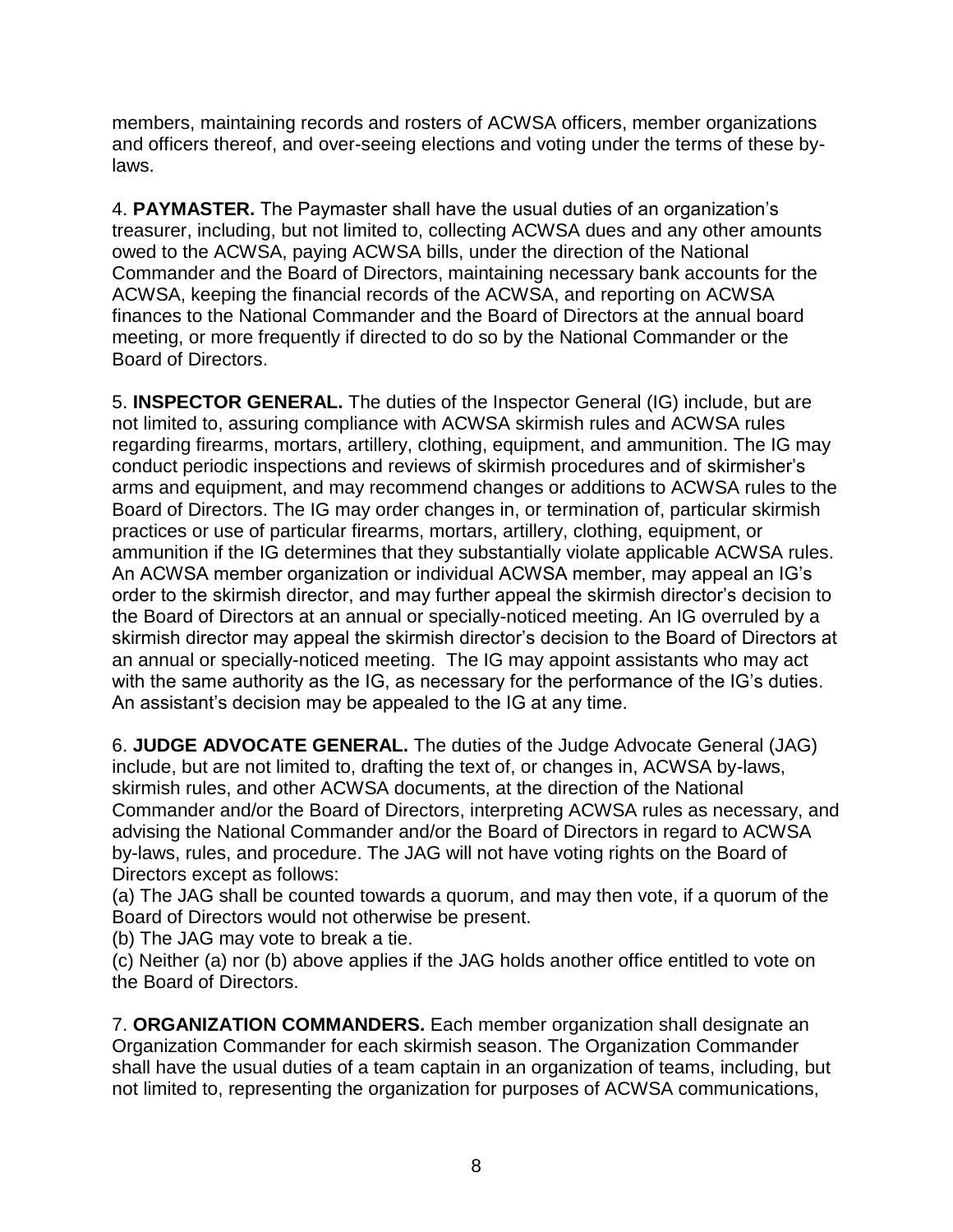meetings, or skirmish procedures, disseminating ACWSA information to individual members of that organization as necessary, and voting on behalf of the organization under ACWSA rules and bylaws.

8. **COMMITTEES.** The National Commander may appoint committees (of one or more ACWSA individual members) to perform necessary administrative tasks, such as approving firearms, mortars, artillery, ammunition, clothing, and equipment, planning national skirmishes, keeping scores and statistics, obtaining, preparing, and maintaining targeting, reviewing proposed rules changes, and similar tasks. Committee appointments are subject to approval or rejection by the Board of Directors at the next board meeting after the appointment, or proposal for appointment, by the National Commander. Actions by these committees will have the same force and effect as action by the National Commander or the Board of Directors, subject to change by the Board of Directors at an annual or specially-noticed meeting.

## **ART. FOUR, SECTION TWO: BOARD OF DIRECTORS**

1. **BOARD OF DIRECTORS.** The Board of Directors has the usual duties of a corporation's board of directors, and the powers and duties granted to the board under these by-laws. The duties of the Board of Directors include, but are not limited to, setting and collecting dues, including penalties for late payment or non-payment, authorizing necessary expenditures of ACWSA funds, setting schedules for skirmishes and other ACWSA-sponsored events, promulgating and publishing ACWSA rules, publishing news, competition results, and matters of historical and technical interest, and taking other actions which further the purposes of the ACWSA.

2. **BOARD MEMBERS.** The Board of Directors consists of the National Commander, the National Deputy Commander, the Adjutant, the Paymaster, the IG, the immediate past National Commander, the JAG, and the Regional Commanders. The same person may hold more than one of the offices entitling that person to serve on the Board of Directors, but, in that event, the individual will have only one vote on the board. The JAG's voting rights are as set forth in Section One of this Article.

3. **BOARD PROCEDURE.** Procedure at meetings of the Board of Directors will be governed by the rules set forth in the most recent edition of *Roberts Rules of Order*, except when that source conflicts with these by-laws, in which case, these by-laws will control. Application of *Roberts Rules of Order* may be waived by unanimous consent at any meeting, for all or part of any meeting. Actions of the Board of Directors require a majority vote of the directors voting at a board meeting. A board member not present at a meeting, or not participating in a phone or electronic meeting, may vote on any matter coming before the board by written proxy, delivered to the Adjutant at or before the meeting, authorizing another board member to vote on behalf of the absent member.

4. **QUORUM.** A quorum of the Board of Directors is a majority of the individuals on the board. Proxy authority will not be considered as presence for purposes of determining if a quorum is present.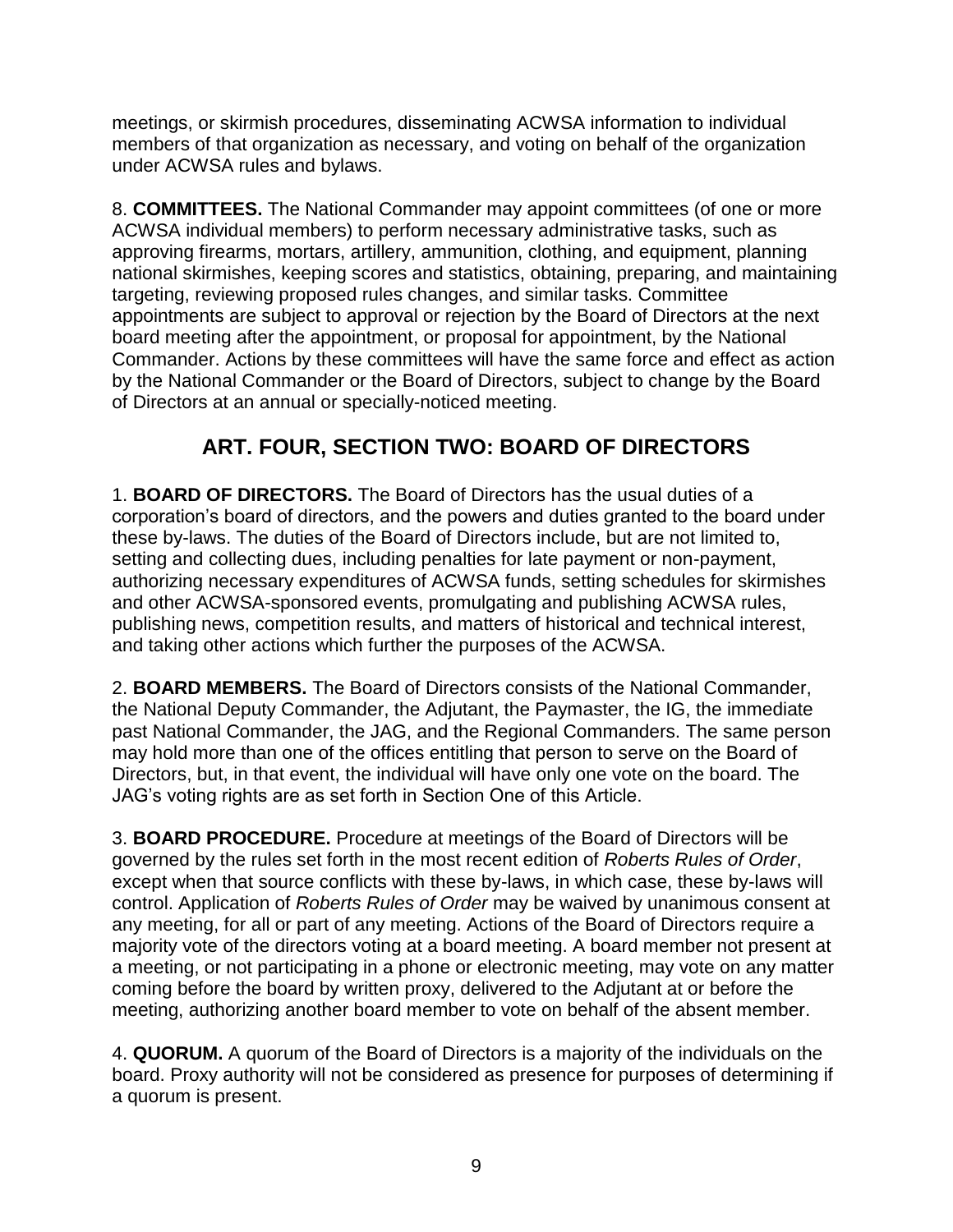5. **MEETINGS.** Annual meetings of the Board of Directors will be conducted before February 28 of each year, at a time and location designated by the National Commander. Annual meetings are subject to continuance as may be necessary. Annual and special meetings may be held in person, or by electronic media, or by telephone conference call, at the direction of the National Commander, as long as all members are able to participate without undue hardship, if they wish to participate.

6. **AGENDA.** The agenda for all board meetings will be communicated to all board members and all ACWSA member organizations at least 10 days before the meeting, unless an emergency situation requires board action without such notice, in which case notice will be given to the member organizations as soon as possible before or after the meeting.

7. **BOARD VACANCIES.** Vacancies in elected positions on the Board of Directors may be filled by appointment by the National Commander pending a special election called by the board by action in an annual or a specially-noticed meeting, or as otherwise provided in these by-laws.

#### **ART. FOUR, SECTION THREE: SELECTION AND TERMS OF OFFICERS AND DIRECTORS**

The officers making up the Board of Directors are selected, and serve, as follows:

1. **NATIONAL OFFICERS.** National officers are elected after the end of skirmish seasons of even-numbered years, and serve two-year terms beginning January 1 of the following odd-numbered year. The National Commander and Deputy Commander will always be elected by different regions, alternating each term, by majority vote, each member organization in the region having one vote.

(a) The National Commander will be elected by the Michigan/Indiana Region for the term beginning January 1, 2021.

(b) The National Deputy Commander will be elected by the Wisconsin/Illinois Region for the term beginning January 1, 2021.

(c) The National Paymaster and National Adjutant have the same balloting cycle as National Commander and Deputy Commander, but will be elected by majority vote of all ACWSA member organizations, through the organization commanders, under the terms of these by-laws.

(d) The IG and the JAG are appointed by, and serve at the pleasure of, the National Commander, for terms coinciding with the term of the National Commander appointing them.

2. **PAST COMMANDER.** The immediate past National Commander becomes an *ex officio* board member as soon as the next National Commander takes office, and serves on the board until the end of the new National Commander's term of office.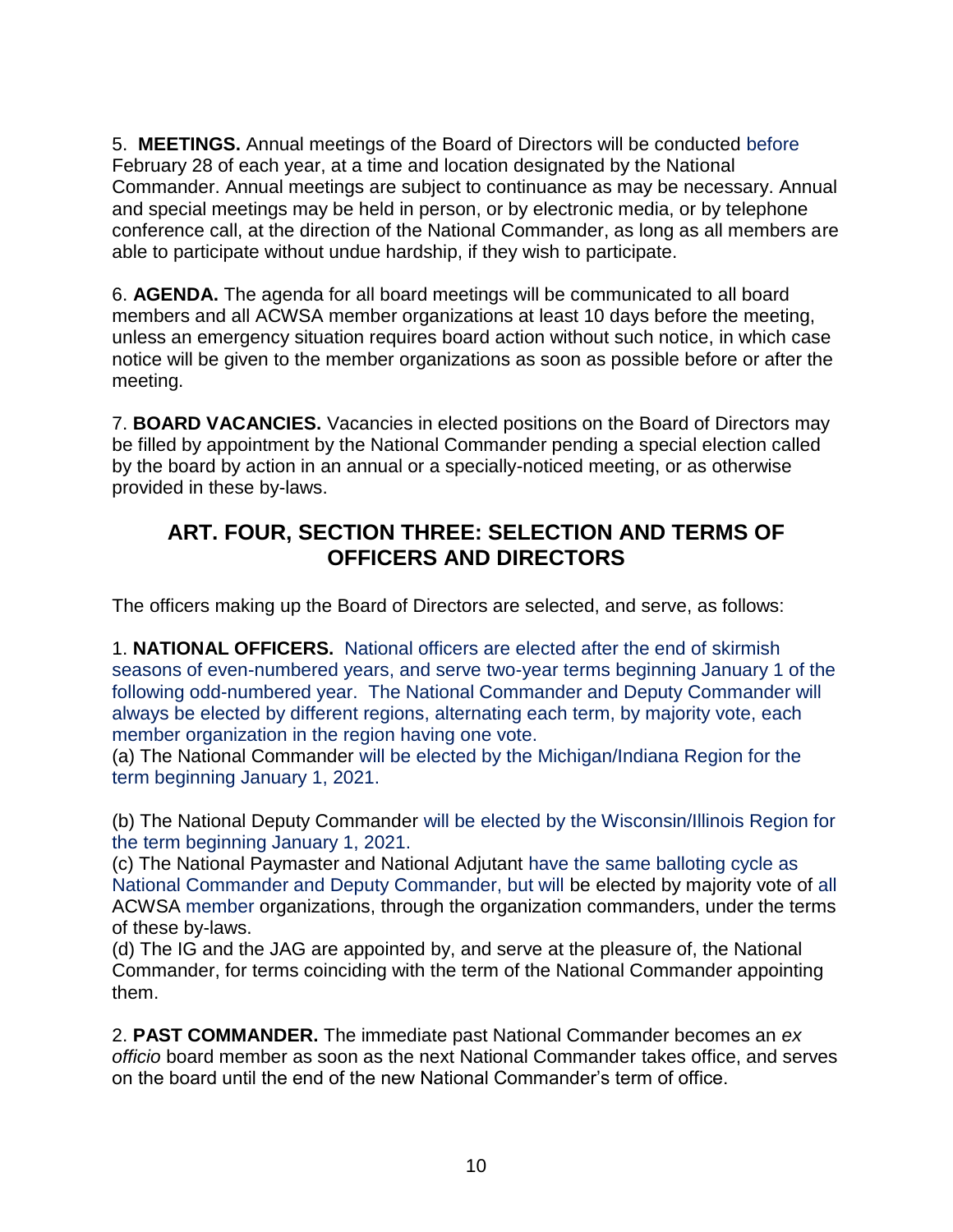3. **REGIONAL COMMANDERS.** The Regional Commanders are elected in their respective regions as stated above. Regional Commanders are *ex officio* members of the Board of Directors.

4. **APPOINTED NATIONAL OFFICERS.** The IG and the JAG are appointed by, and serve at the pleasure of, the National Commander, for terms coinciding with the term of the National Commander appointing them.

5. **HOLDING MORE THAN ONE NATIONAL OFFICE.** The same person may not hold any of the offices referred to in paragraph 1 of this section at the same time. The same person may hold any of the other offices referred to in this section at the same time, but, in that event, the person is entitled to only one vote as an ACWSA director.

6. **TERM LIMIT OF NATIONAL COMMANDER.** The office of National Commander may not be held for consecutive terms by the same person (except to the extent that a continuation in office is required under the terms of Art. Four, Section Four, paragraph 7, "Terms of Office," of these bylaws), or by a person who is a member of an ACWSA organization in the same region as the last person to hold that position, or by a person who is a member of an ACWSA organization in the same region as the National Deputy Commander during the same term of office.

7. **TERM LIMIT OF NATIONAL DEPUTY COMMANDER.** The office of National Deputy Commander may not be held for consecutive terms by the same person (except to the extent that a continuation in office is required under the terms of Art. Four, Section Four, paragraph 7, "Terms of Office," of these bylaws), by a person who is a member of an ACWSA organization in the same region as the last person to hold that position, or by a person who is a member of an ACWSA organization in the same region as the National Commander during the same term of office.

#### **ART. FOUR, SECTION FOUR: ELECTION AND REMOVAL OF OFFICERS AND DIRECTORS**

1. **NOMINATION AND ELECTION PROCEDURE.** Only members in good standing can hold offices. Regions may conduct nominations and elections for the Commander offices by any procedure not inconsistent with these by-laws, but must complete the election process before December 1 of even-numbered years. Nominations for National Adjutant and National Paymaster will be open until October 15 in even-numbered years. Nominations can be made by any National Board member or member organization by notifying the National Adjutant. Unless they decline the nomination, or are ineligible to serve, incumbent elected officers will be automatically nominated for another term. If an office has more than one nominee, the Adjutant will prepare a ballot and distribute it to all member organizations within two weeks of the close of nominations. Votes are due two weeks after distribution of ballots. Election results will be announced by the Adjutant within two weeks after the vote. All appointees remain in office until they either resign or are replaced.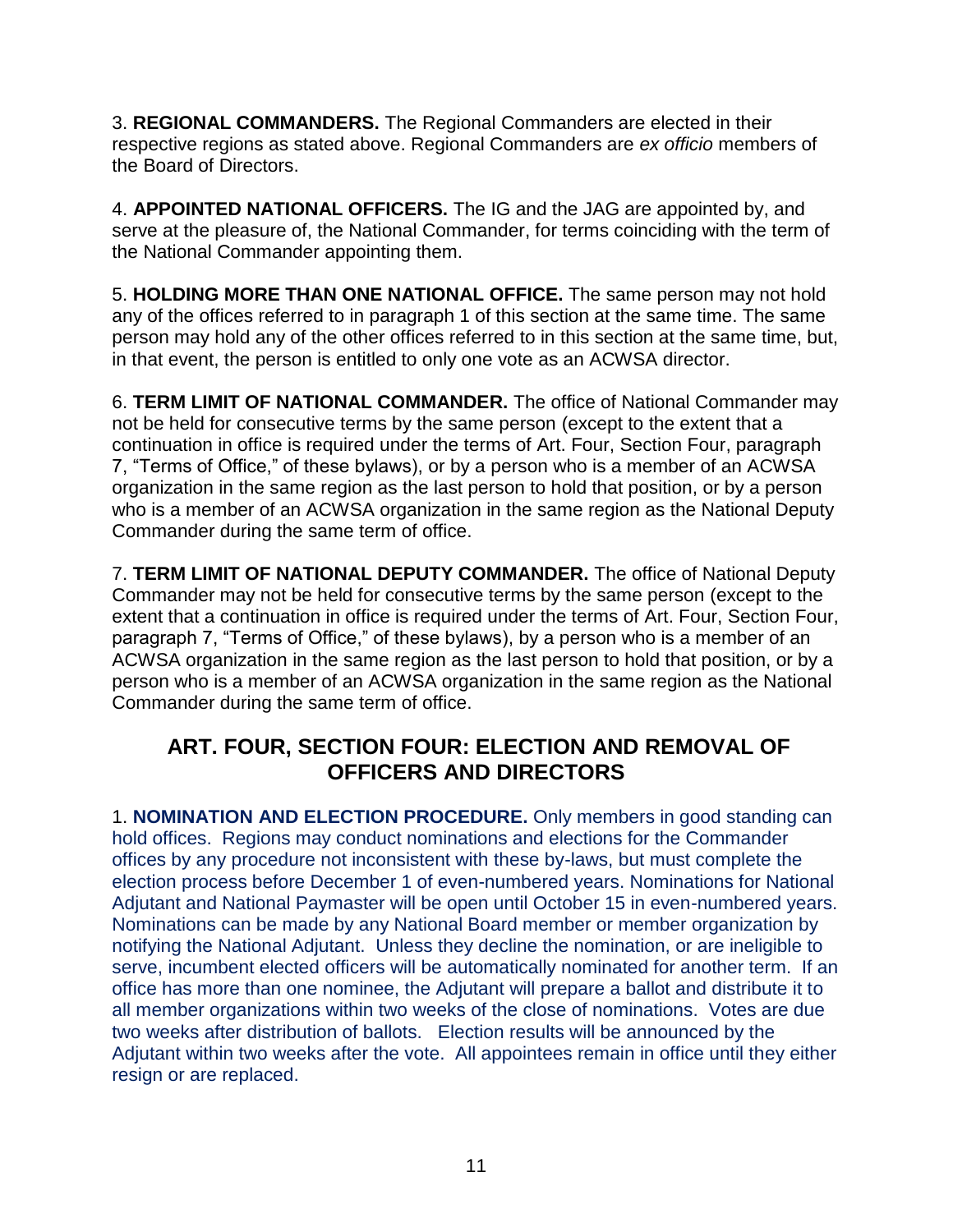2. **UNCONTESTED ELECTIONS.** If only one nomination for an office is received by the Adjutant, no balloting for that office need be conducted.

3. **VOTING FOR OFFICERS.** When required under these by-laws, elections, or special elections, for National Commander, National Deputy Commander, Paymaster, and Adjutant shall be conducted by mail, by e-mail or other electronic media, or by any combination thereof, as approved by the Board of Directors at the last board meeting before the election, or as directed by the Adjutant in the absence of board action.

4. **BALLOTS.** When required under these by-laws, ballots with the names of the candidates for each said office will be prepared and sent by the Adjutant to the commanders of all ACWSA member organizations within two weeks of the close of nominations. Completed ballots must be returned to the Adjutant within two weeks of their distribution. Each ACWSA member organization shall be entitled to one vote, cast by the organization's commander.

5. **SPECIAL ELECTIONS.** Special elections to fill vacancies for National Commander, National Deputy Commander, Paymaster, or Adjutant may be held as determined to be necessary by the Board of Directors, in general conformity with these by-laws. The nomination period for a special election shall not be less than 30 days. An officer elected by special election will serve out the term of the officer being replaced.

6. **VOTE COUNTING.** The Adjutant and the JAG will count election votes, and certify the results to the current National Commander within two weeks of the close an election. Any disagreement as to election results will be resolved by majority vote of the Board of Directors conducted by any reasonable means designated by the National Commander. The National Commander will publish the election results to all ACWSA member organizations on or before December 15 of the election year, or within 10 days of receiving special election results.

7. **TERMS OF OFFICE.** Newly elected officers will take office on January 1 of the year following the elections, or 10 days after publication of the results of a special election. Notwithstanding the expiration of a term of office, the term of the person holding that office, whether appointed or elected, will continue until his or her successor takes office after being duly appointed or elected under these by-laws.

8. **RUN-OFF ELECTIONS.** In any election in which no candidate receives more that 50% of the votes cast, a second election will be held between the two candidates receiving the highest number of votes, within 20 days after the first election results are published, and otherwise in general conformity with this section.

9. **REMOVAL OF OFFICERS.** An elected or appointed national officer, or an *ex officio*  board member, may be removed from office by a vote of two-thirds of the Board of Directors (excluding the person whose removal is at issue), or by a two-thirds vote of all ACWSA member organizations, at a special board meeting or a special election held for that purpose. Such meeting or election may be called by written petition of a majority of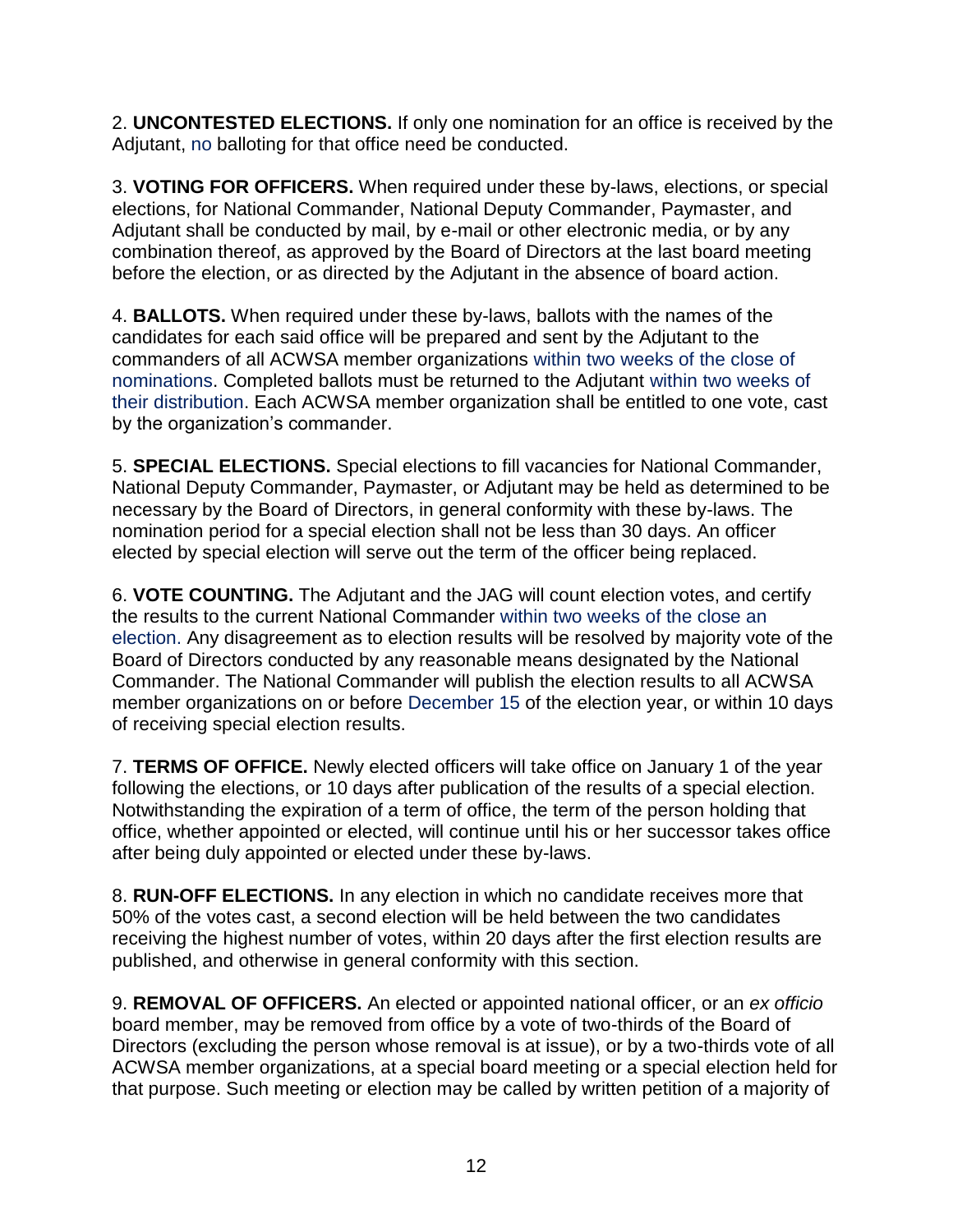the board members or ACWSA member organization commanders submitted to the Adjutant or National Commander at least 30 days before the proposed meeting or election. If removal is approved, it shall become effective immediately, and the office shall be considered vacant and subject to being filled under the provisions of these bylaws.

## **ARTICLE FIVE: GENERAL RULES AND PROCEDURES**

## **ART. FIVE, SECTION ONE: RULES REGULATING SKIRMISHES**

1. An ACWSA skirmish is an event involving marksmanship competition between shooters using equipment of the type used by military forces in the American Civil War and approved for skirmish use under ACWSA rules.

2. The Board of Directors, or committees appointed under the terms of these by-laws, will issue rules for skirmishes, and rules governing arms, clothing, equipment, and unit designations used at skirmishes, as the board or committees deem necessary from time to time. These rules will apply throughout the ACWSA.

#### **ART. FIVE, SECTION TWO: RULES REGULATING ARMS, CLOTHING, AND UNIT DESIGNATIONS**

1. All skirmish team competition is limited to the use of arms, clothing, equipment, and unit designations, which comply with rules passed by the ACWSA Board of Directors (or issued by the person or committee to whom the board delegates authority). For this purpose, the board may incorporate by reference rules or publications of other organizations regarding arms, clothing, or equipment.

2. All arms, clothing, or equipment approved by any organization participating in a joint skirmish as authorized under these by-laws (see Article Two, Section One, paragraph 6, above), will be considered as approved by the ACWSA for that skirmish.

3. All approvals and disapprovals of arms, clothing, equipment, or unit designations under this section, will be published by the Adjutant in a manner calculated to be reasonably available to all ACWSA member organizations.

4. It is the intent of these by-laws that the ACWSA rules should authorize only arms, clothing, equipment, and unit designations, which are reasonably consistent with those used during the American Civil War. This provision is not intended to bar minor or necessary variations from Civil War usage, such as plastic cartridges, smaller-scale mortars and artillery, center-fire cartridges, clothing or footwear produced by post-war technology, bullet shape, weight or lubrication, reasonable eye or hearing protection, corrective eye glasses, spotting scopes and binoculars, sight paint or other coloration, and similar things traditionally allowed in skirmish competition.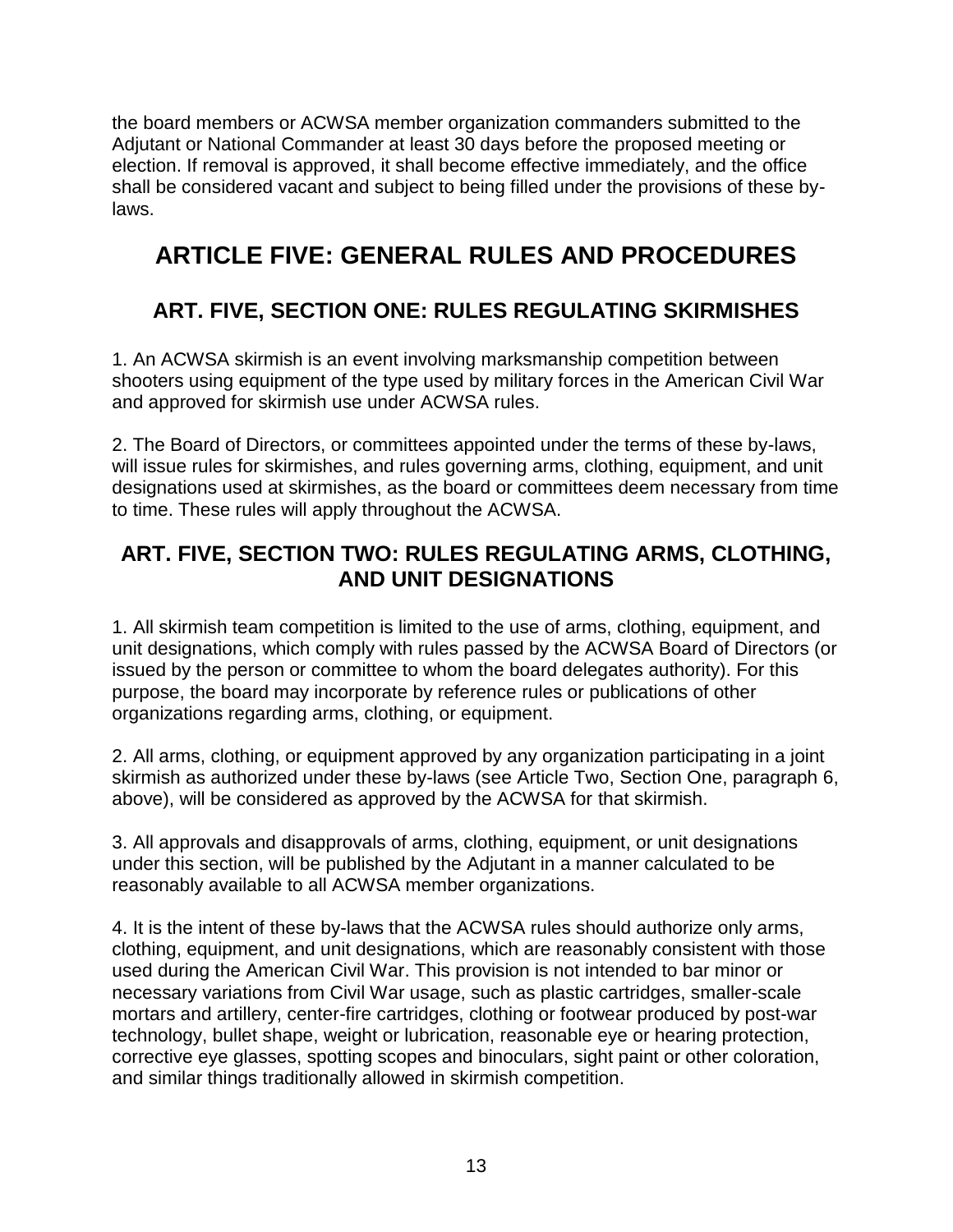5. It is the intent of these by-laws that the ACWSA rules should allow any arms, clothing, equipment, or unit designations, which are reasonably consistent with those used during the American Civil War. This provision is not intended to bar rules which: (a) Limit ACWSA competition to the use of specific firearms, or categories, makes, or models, thereof (including mortars and artillery pieces);

(b) Set standards for firearms (including mortars and artillery pieces) and ammunition used in ACWSA competition; (These standards may include, but are not limited to, such matters as regulation of barrel length and configuration, trigger pull weight, sights, cartridges, powder, and projectiles.)

(c) Are necessary for the safety of skirmish participants and spectators; or,

(d) Are necessary for the orderly conduct of skirmishes.

6. No participant in team competition events may wear designation of military rank above that of corporal, or equivalent naval rank, except as authorized herein, and no rule of the ACWSA or an ACWSA region may authorize the same. Designations of military rank of sergeant, or the equivalent naval rank, may be worn by members of the Board of Directors, commanders of ACWSA member organizations, and regional deputy commanders, in the discretion of the individual. For this purpose, "sergeant" includes all levels of the grade of sergeant, such as first sergeant, ordnance sergeant, quartermaster sergeant, commissary sergeant, and all other ranks of the same pay grades.

## **ART. FIVE, SECTION THREE: AMENDMENT OF BY-LAWS**

1. These by-laws may be amended only by vote of a majority of all ACWSA member organizations which choose to vote on the issue, unless applicable corporate law requires otherwise, in which case, that law will prevail, or unless the articles of incorporation require otherwise, in which case the articles will prevail.

2. Amendments of these by-laws will take effect immediately after approval.

3. Proposed amendments must be sponsored by at least three ACWSA member organizations, or by a majority of the Board of Directors. Sponsors must send the proposed amendment, in specific form, to the Adjutant on or before August 31 of the year before the amendment would take effect.

4. The Adjutant will publish the proposed amendment to all ACWSA member organizations within 10 days of receipt. That publication may be in writing or by electronic communication, provided that it contains the proposed amendment in complete and specific form.

5. The Adjutant will conduct a vote of all ACWSA member organizations on the proposed amendment in any reasonable manner which allows voting on the amendment by all organizations wishing to vote. The vote will be taken not less than 45 days after publication of the proposed amendment.